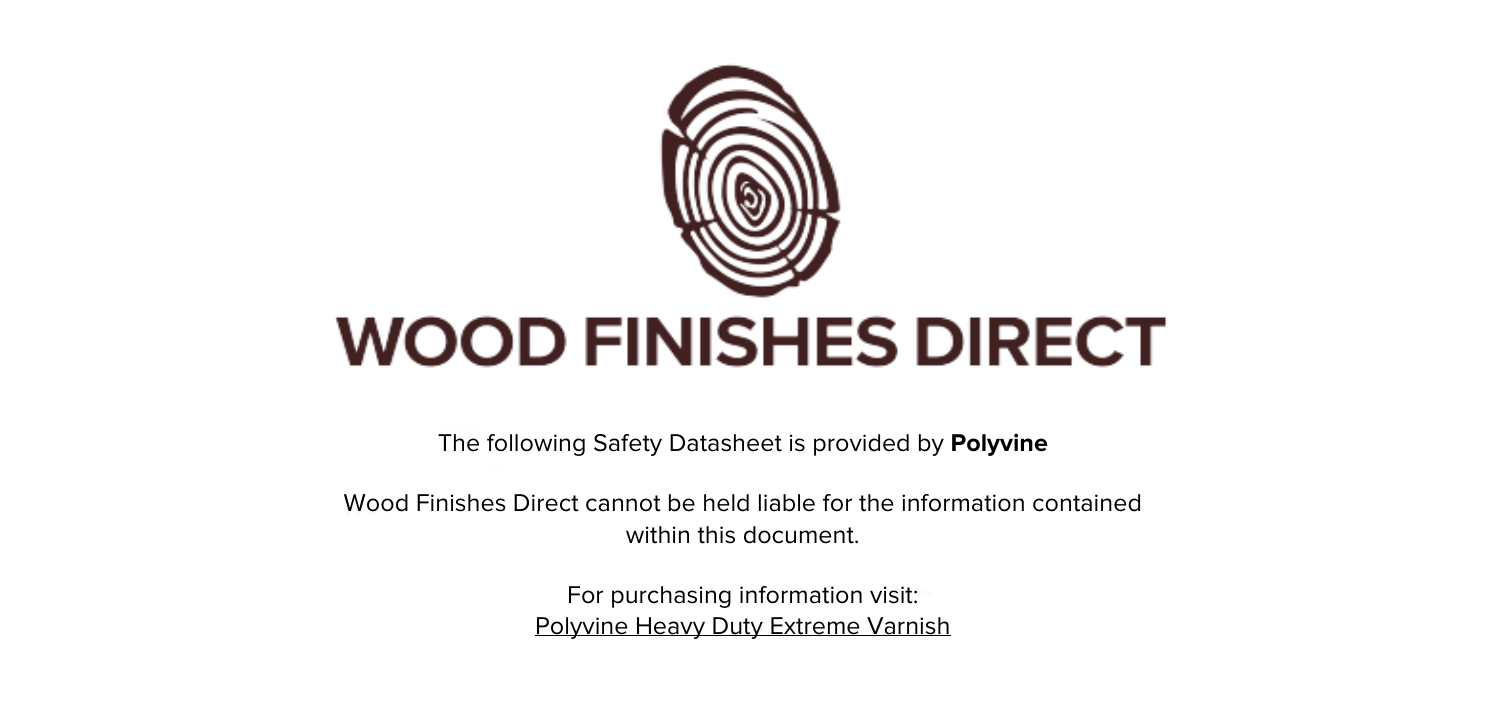

Page: 1 Compilation date: 10/01/2019 Revision No: 2 **Section 1: Identification of the substance/mixture and of the company/undertaking 1:1 Product identifier Product name:**

# **HEAVY DUTY WOOD VARNISH**

**1.2. Relevant identified uses of the substance or mixture and uses advised against 1.3. Details of the supplier of the safety data sheet**

# **Company name:**

POLYVINE LTD VINE HOUSE, CHEDDAR BUSINESS PARK, WEDMORE ROAD, CHEDDAR BS27 3EB ENGLAND Tel: 0044 845 017 1671 Fax: 0044 845 017 1670 Email: laboratory@polyvine.co.uk

# **1.4. Emergency telephone number**

# **Section 2: Hazards identification**

# **2.1. Classification of the substance or mixture**

Classification under CHIP: This product has no classification under CHIP.

Classification under CLP: This product has no classification under CLP.

#### **2.2. Label elements**

Label elements: Precautionary statements: P102: Keep out of reach of children. P301+312: IF SWALLOWED: Call a POISON CENTER/doctor/ if you feel unwell. P262: Do not get in eyes, on skin, or on clothing. P280: Wear protective gloves and eye protection. P302+350: IF ON SKIN: Gently wash with plenty of soap and water. P305+351+338: IF IN EYES: Rinse cautiously with water for several minutes. Remove contact lenses, if present and easy to do. Continue rinsing.

#### **2.3. Other hazards**

PBT: This substance is not identified as a PBT substance.

# **Section 3: Composition/information on ingredients**

# **3.2. Mixtures**

There are no ingredients present which, within the current knowledge of the supplier and in the concentrations applicable, are classified as hazardous to health or the environment, are PBTs, vPvBs or Substances of equivalent concern, or have been assigned a workplace exposure limit and hence require reporting in this section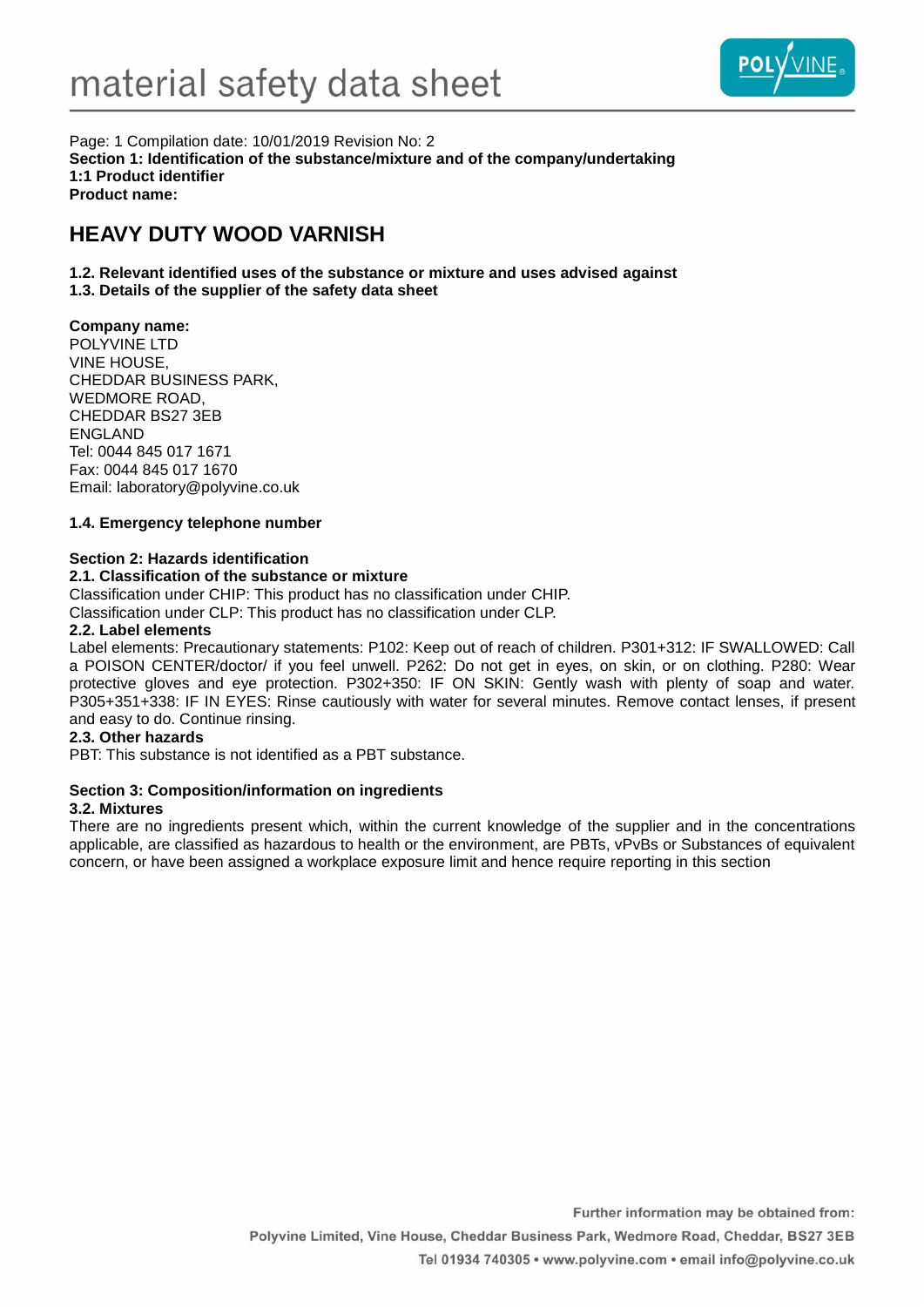

# SAFETY DATA SHEET

Polyvine HEAVY DUTY WOOD VARNISH Page: 2 Compilation date: 10/01/2019 Revision No: 2

#### **Section 4: First aid measures**

# **4.1. Description of first aid measures**

Skin contact: Wash immediately with plenty of soap and water. Eye contact: Bathe the eye with running water for 15 minutes. Ingestion: Wash out mouth with water.

Inhalation: Consult a doctor.

#### **4.2. Most important symptoms and effects, both acute and delayed**

Skin contact: There may be mild irritation at the site of contact.

Eye contact: There may be irritation and redness. Ingestion: There may be irritation of the throat. Inhalation: No symptoms.

# **4.3. Indication of any immediate medical attention and special treatment needed**

# **Section 5: Fire-fighting measures**

# **5.1. Extinguishing media**

Water spray, fog or mist. Do NOT use water jet. Carbon dioxide (CO2). Dry chemical powder. Alcohol resistant foam. Sand or earth. containers.

# **5.2. Special hazards arising from the substance or mixture**

**Exposure hazards:** In a fire, hazardous decompostition products such as smoke and Carbon Monoxide may be produced.

# **5.3. Advice for fire-fighters**

Exposure to decomposition products may be a hazard to health. Appropriate selfcontained breathing apparatus may be required. Cool closed containers exposed to fire with water spray. Do NOT allow run-off from fire fighting to enter drains or water courses.

# **Section 6: Accidental release measures**

#### **6.1. Personal precautions, protective equipment and emergency procedures**

: Ventilate the area. Mark out the contaminated area with signs and prevent access to unauthorised personnel. Do not attempt to take action without suitable protective clothing (see section 8).

#### **6.2. Environmental precautions**:

Do not discharge into drains or rivers. Contain the spillage using bunding.

# **6.3.Methods and material for containment and cleaning up**

Clean-up procedures: Absorb into dry earth or sand. Transfer to a closable, labelled salvage container for disposal by an appropriate method.

# **6.4. Reference to other sections**

# **Section 7: Handling and storage**

# **7.1. Precautions for safe handling**

Avoid inhalation of vapour. Avoid skin and eye contact. Smoking, eating and drinking should be prohibited in areas of storage and use. The Manual Handling Operations Regulations may apply to the handling of containers of this product.

# **7.2. Conditions for safe storage, including any incompatibilities**

Storage conditions: Store in a cool, well ventilated area. KEEP AWAY FROM FREEZING, minimum storage temperature 5 degrees C. Keep away from direct sunlight. Keep container tightly closed. Suitable packaging: Ideally, keep in original container. If transfer is necessary use glass or coated steel containers.

# **7.3. Specific end use(s)**

Recommendations: Not available

Industrial sector specific solutions: Not available.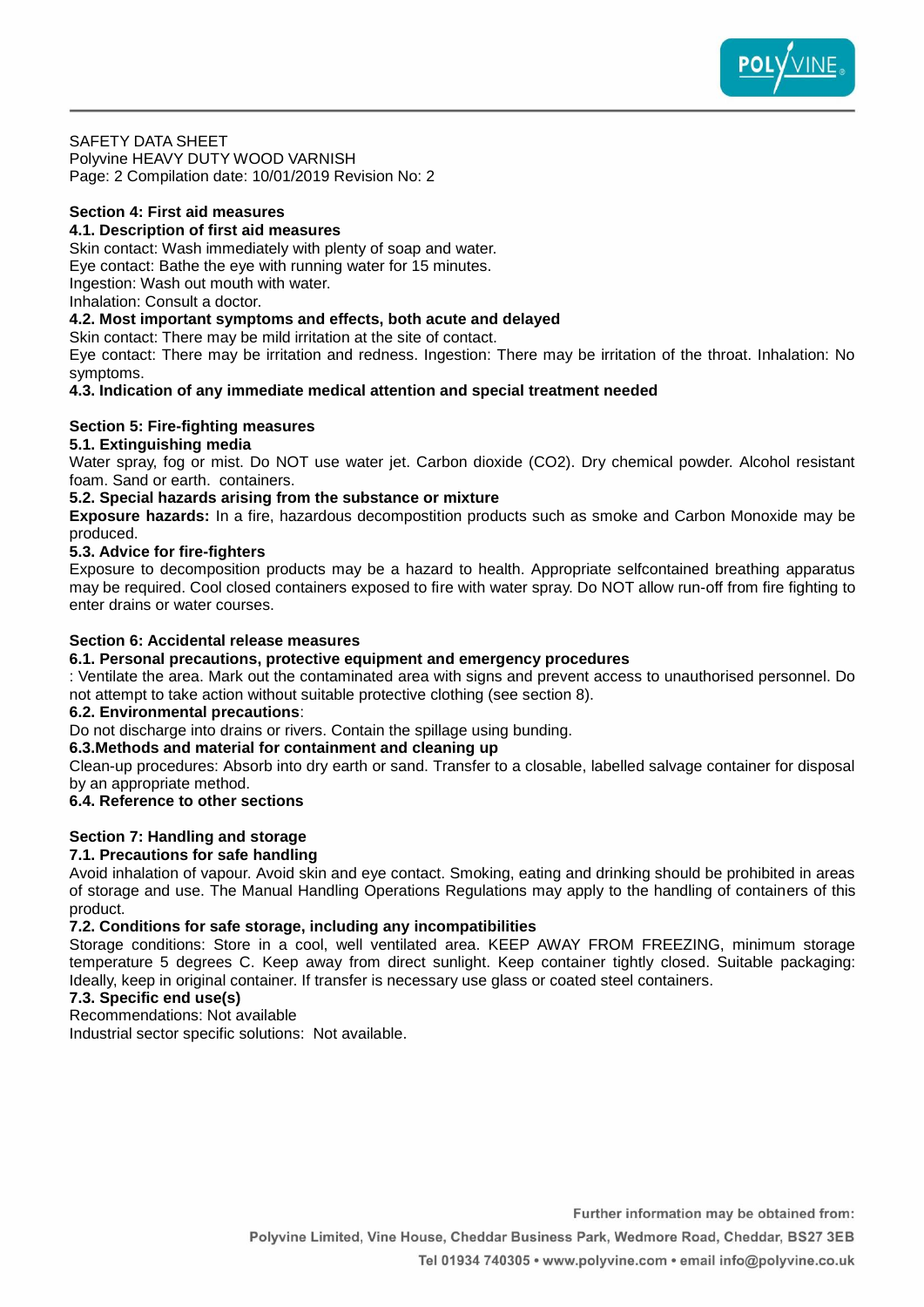

#### SAFETY DATA SHEET

Polyvine HEAVY DUTY WOOD VARNISH Page: 3 Compilation date: 10/01/2019 Revision No: 2

# **Section 8: Exposure controls/personal protection**

**8.1. Control parameters Hazardous ingredients:** Workplace exposure limits: No data available.

DNEL/PNEC Values DNEL / PNEC No data available.

DNEL/PNEC Values DNEL / PNEC No data available.

Recommended monitoring procedures If this product contains ingredients with exposure limits, personal, workplace atmosphere or biological monitoring may be required to determine the effectiveness of the ventilation or other control measures and/or the necessity to use respiratory protective equipment. Reference should be made to monitoring standards, such as the following: European Standard EN 689 (Workplace atmospheres - Guidance for the assessment of exposure by inhalation to chemical agents for comparison with limit values and measurement strategy) European Standard EN 14042 (Workplace atmospheres - Guide for the application and use of procedures for the assessment of exposure to chemical and biological agents) European Standard EN 482 (Workplace atmospheres - General requirements for the performance of procedures for the measurement of chemical agents) Reference to national guidance documents for methods for the determination of hazardous substances will also be required.

# **8.2. Exposure controls**

Engineering measures: Ensure there is sufficient ventilation of the area. Respiratory protection: If there is a risk of exposure to high vapour concentrations, use respiratory protective equipment. All personal protective equipment, including respiratory protective equipment, used to control exposure to hazardous substances must be selected to meet the requirements of the COSHH Regulations. Hand protection: Protective gloves. Eye protection: Eye protection designed to protect against liquid splashes should be worn. Skin protection: Overalls are normally suitable, PVC apron if risk of splashing.

# **Section 9: Physical and chemical properties**

**9.1. Information on basic physical and chemical properties** State: Liquid Colour: Translucent Odour: Barely perceptible odour Solubility in water: Easily soluble in the following materials: cold water Miscible in all proportions Viscosity: Viscous Boiling point/range°C: Approx 100 Flash point°C: >100 Relative density: Approx 1 pH: 7-8 VOC g/L 44 **9.2.Other information** Other information: Not applicable.

# **Section 10: Stability and reactivity**

#### **10.1. Reactivity**

Reactivity: Stable under recommended transport or storage conditions.

**10.2. Chemical stability Chemical stability: Stable under normal conditions.**

Chemical stability: Stable under normal storage and handling conditions (see Section 7).

**10.3. Possibility of hazardous reactions**

Hazardous reactions: Hazardous reactions will not occur under normal transport or storage conditions.

# **10.4. Conditions to avoid Conditions to avoid:**

Conditions to avoid: Not applicable. For ideal storage conditions see section 7.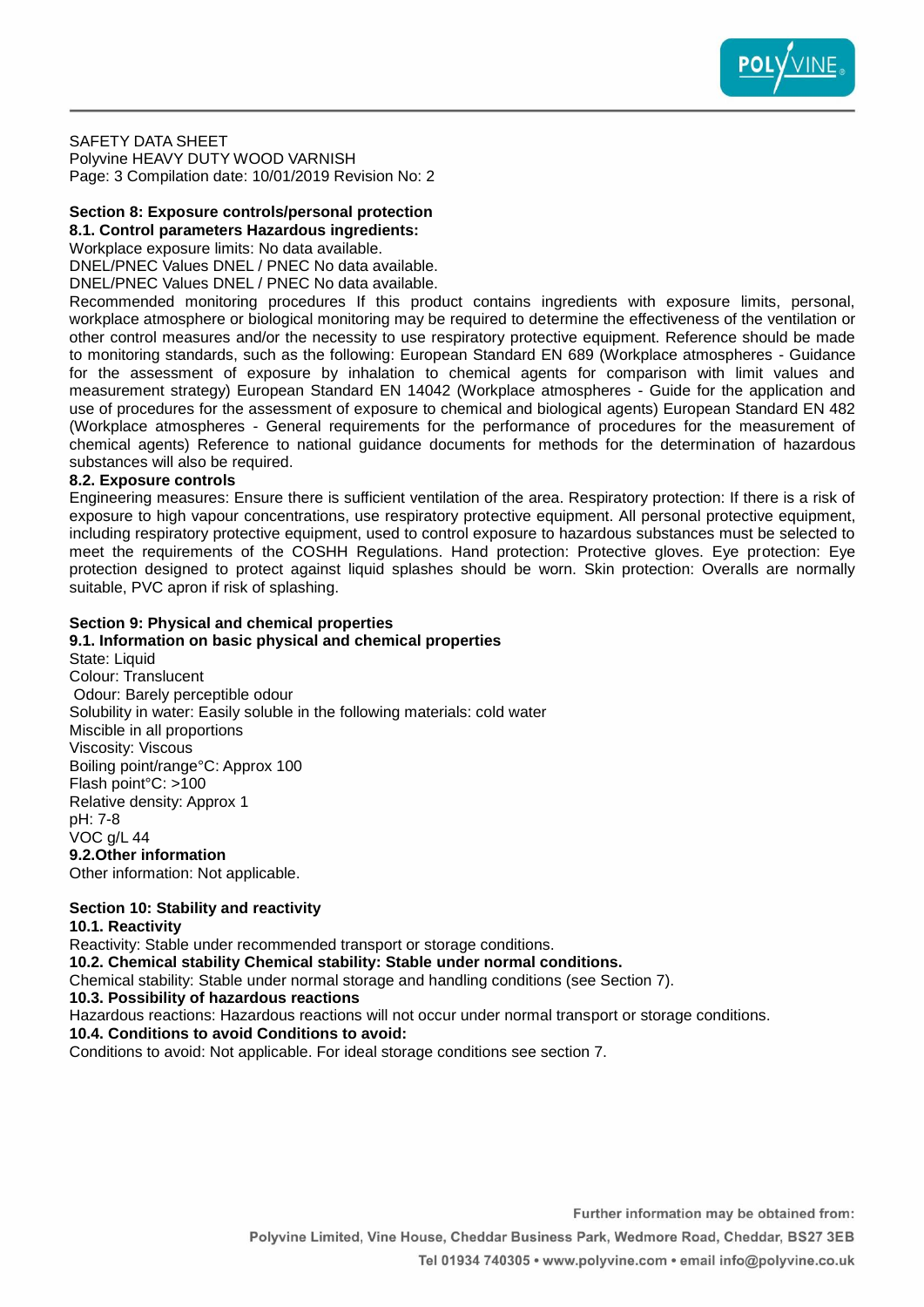

SAFETY DATA SHEET Polyvine HEAVY DUTY WOOD VARNISH Page: 4 Compilation date: 10/01/2019 Revision No: 2

#### **10.5. Incompatible materials**

Materials to avoid: Oxidising agents. Strong acids.

# **10.6. Hazardous decomposition products**

Haz. decomp. products: In a fire, hazardous decomposition products such as smoke and carbon monoxide may be produced.

**Section 11: Toxicological information**

**11.1. Information on toxicological effects**

Toxicity values: Not applicable.

**Symptoms / routes of exposure** Skin contact: There may be mild irritation at the site of contact. Eye contact: There may be irritation and redness. Ingestion: There may be irritation of the throat. Inhalation: No symptoms.

# **Section 12: Ecological information**

**12.1. Toxicity** Ecotoxicity values: Not applicable. **12.2. Persistence and degradability** Persistence and degradability: Biodegradable. **12.3. Bioaccumulative potential Bioaccumulative potential:** No bioaccumulation potential. **12.4. Mobility in soil Mobility:** Readily absorbed into soil. **12.5.Results of PBT and vPvB assessment** PBT identification: This substance is not identified as a PBT substance. **12.6. Other adverse effects Other adverse effects: Negligible ecotoxicity.**

# **Section 13: Disposal considerations 13.1. Waste treatment methods**

NB: The user's attention is drawn to the possible existence of regional or national regulations regarding disposal.

#### **Section 14: Transport information** Transport class: This product does not require a classification for transport. **14.1. UN number UN number:** Not hazardous **14.2. UN proper shipping name 14.3. Transport hazard class(es) 14.4. Packing group 14.5. Environmental hazards** Environmentally hazardous: No Marine pollutant:

**14.6. Special precautions for user** Special precautions: No special precautions.

# **Section 15: Regulatory information**

# **15.1. Safety, health and environmental regulations/legislation specific for the substance or mixture 15.2. Chemical Safety Assessment**

Chemical safety assessment: A chemical safety assessment has not been carried out for the substance or the mixture by the supplier.